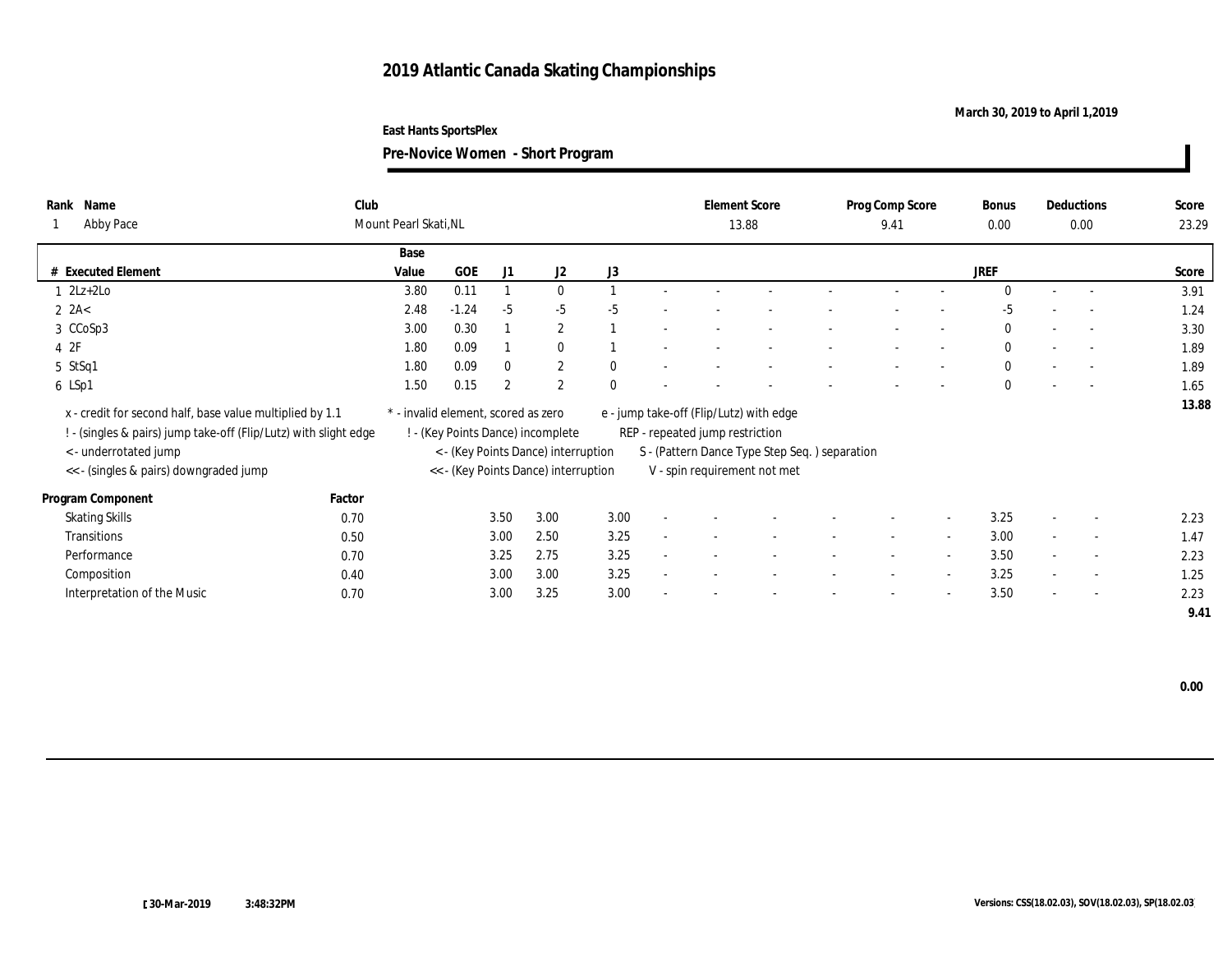### **March 30, 2019 to April 1,2019**

**Pre-Novice Women - Short Program**

| Name<br>Rank<br>Cate McKee<br>$\mathbf{2}$                                                                                   | Club   | Dartmouth SC,NS                     |            |          |                                      |              |        |                                                                            | <b>Element Score</b><br>13.95                 |        | Prog Comp Score<br>9.17  |                          | Bonus<br>0.00  |        | Deductions<br>0.00       | Score<br>23.12 |
|------------------------------------------------------------------------------------------------------------------------------|--------|-------------------------------------|------------|----------|--------------------------------------|--------------|--------|----------------------------------------------------------------------------|-----------------------------------------------|--------|--------------------------|--------------------------|----------------|--------|--------------------------|----------------|
|                                                                                                                              |        | Base                                |            |          |                                      |              |        |                                                                            |                                               |        |                          |                          |                |        |                          |                |
| # Executed Element                                                                                                           |        | Value                               | <b>GOE</b> | J1       | J2                                   | J3           |        |                                                                            |                                               |        |                          |                          | <b>JREF</b>    |        |                          | Score          |
| $1 \t1A$                                                                                                                     |        | 1.10                                | 0.17       | 2        |                                      |              |        |                                                                            |                                               |        |                          |                          | $\overline{2}$ |        | $\overline{a}$           | 1.27           |
| 2 CCoSp3                                                                                                                     |        | 3.00                                | 0.00       |          | $\bf{0}$                             | $-1$         |        |                                                                            |                                               |        |                          |                          | $\Omega$       |        | $\overline{\phantom{a}}$ | 3.00           |
| $3$ $2Lz+2T$                                                                                                                 |        | 3.40                                | 0.26       |          | $\mathbf{0}$                         | 3            |        |                                                                            |                                               |        |                          |                          |                |        | $\sim$                   | 3.66           |
| 42F                                                                                                                          |        | 1.80                                | 0.05       | $\theta$ |                                      | $\mathbf{0}$ |        |                                                                            |                                               |        |                          |                          | $\bf{0}$       |        | $\sim$                   | 1.85           |
| 5 StSqB                                                                                                                      |        | 1.50                                | 0.15       |          | $\bf{0}$                             |              |        |                                                                            |                                               |        |                          |                          | $\mathbf{2}$   |        |                          | 1.65           |
| 6 SSp3                                                                                                                       |        | 2.10                                | 0.42       | 3        |                                      | $\mathbf{2}$ |        |                                                                            |                                               |        |                          |                          | $\mathbf{2}$   |        | $\overline{\phantom{a}}$ | 2.52           |
| x - credit for second half, base value multiplied by 1.1<br>! - (singles & pairs) jump take-off (Flip/Lutz) with slight edge |        | * - invalid element, scored as zero |            |          | ! - (Key Points Dance) incomplete    |              |        | e - jump take-off (Flip/Lutz) with edge<br>REP - repeated jump restriction |                                               |        |                          |                          |                |        |                          | 13.95          |
| < - underrotated jump                                                                                                        |        |                                     |            |          | < - (Key Points Dance) interruption  |              |        |                                                                            | S - (Pattern Dance Type Step Seq.) separation |        |                          |                          |                |        |                          |                |
| << - (singles & pairs) downgraded jump                                                                                       |        |                                     |            |          | << - (Key Points Dance) interruption |              |        |                                                                            | V - spin requirement not met                  |        |                          |                          |                |        |                          |                |
| Program Component                                                                                                            | Factor |                                     |            |          |                                      |              |        |                                                                            |                                               |        |                          |                          |                |        |                          |                |
| <b>Skating Skills</b>                                                                                                        | 0.70   |                                     |            | 3.25     | 2.75                                 | 3.00         | $\sim$ |                                                                            |                                               |        |                          | $\sim$                   | 3.75           |        | $\overline{\phantom{a}}$ | 2.23           |
| <b>Transitions</b>                                                                                                           | 0.50   |                                     |            | 3.00     | 2.50                                 | 2.75         |        |                                                                            |                                               |        |                          | $\sim$                   | 3.25           | $\sim$ | $\overline{\phantom{a}}$ | 1.44           |
| Performance                                                                                                                  | 0.70   |                                     |            | 3.25     | 2.50                                 | 3.25         |        |                                                                            |                                               | $\sim$ | $\overline{\phantom{a}}$ | $\sim$                   | 3.50           | $\sim$ | $\sim$                   | 2.19           |
| Composition                                                                                                                  | 0.40   |                                     |            | 3.25     | 2.75                                 | 3.25         |        |                                                                            |                                               |        |                          | $\sim$                   | 3.25           |        | $\sim$                   | 1.25           |
| Interpretation of the Music                                                                                                  | 0.70   |                                     |            | 2.50     | 2.75                                 | 3.00         |        |                                                                            |                                               |        | -                        | $\overline{\phantom{a}}$ | 3.50           | $\sim$ | $\sim$                   | 2.06           |
|                                                                                                                              |        |                                     |            |          |                                      |              |        |                                                                            |                                               |        |                          |                          |                |        |                          | 9.17           |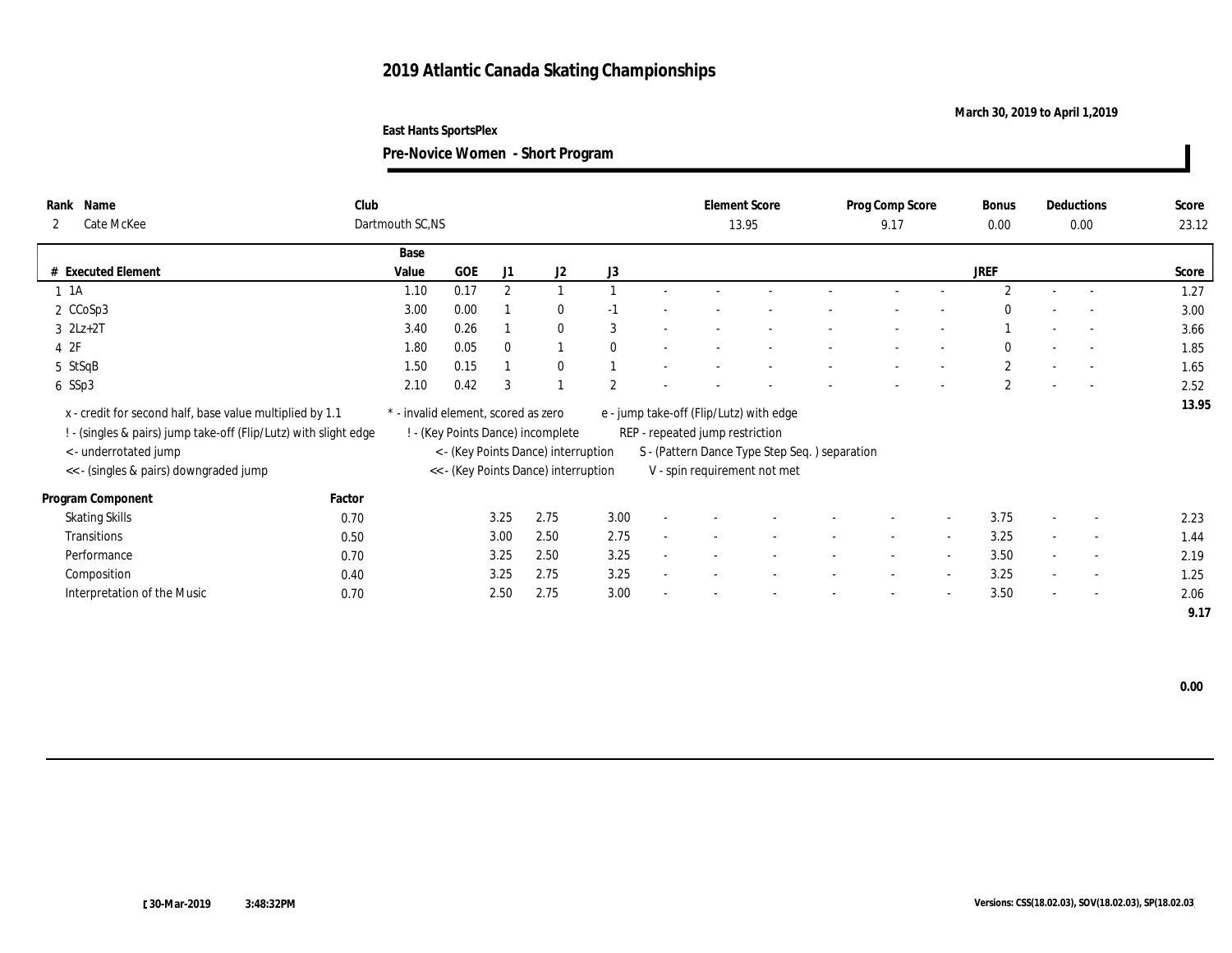### **March 30, 2019 to April 1,2019**

**East Hants SportsPlex**

| Rank<br>3 | Name<br>Jane Maillet                                                                                                                                  | Club<br>St Margaret s Bay, NS |                                     |                |                                                                          |                |        | <b>Element Score</b>            | 12.98                                                                                    | Prog Comp Score<br>8.76  |                          | Bonus<br>$0.00\,$ |                          | Deductions<br>0.00       | Score<br>21.74 |
|-----------|-------------------------------------------------------------------------------------------------------------------------------------------------------|-------------------------------|-------------------------------------|----------------|--------------------------------------------------------------------------|----------------|--------|---------------------------------|------------------------------------------------------------------------------------------|--------------------------|--------------------------|-------------------|--------------------------|--------------------------|----------------|
|           |                                                                                                                                                       | Base                          |                                     |                |                                                                          |                |        |                                 |                                                                                          |                          |                          |                   |                          |                          |                |
|           | # Executed Element                                                                                                                                    | Value                         | <b>GOE</b>                          | J1             | J <sub>2</sub>                                                           | J3             |        |                                 |                                                                                          |                          |                          | <b>JREF</b>       |                          |                          | Score          |
|           | $2Lz+2Lo$                                                                                                                                             | 3.80                          | $-0.37$                             | $-1$           | $-1$                                                                     | $-2$           |        |                                 |                                                                                          |                          |                          | $-3$              |                          | $\overline{\phantom{a}}$ | 3.43           |
|           | 2 1A                                                                                                                                                  | 1.10                          | 0.17                                | $\overline{2}$ |                                                                          | $\overline{2}$ |        |                                 |                                                                                          |                          |                          |                   |                          |                          | 1.27           |
|           | 3 SSp2                                                                                                                                                | 1.60                          | 0.28                                | $\overline{2}$ | $\mathbf{2}$                                                             | $\overline{2}$ |        |                                 |                                                                                          |                          |                          |                   |                          | $\overline{\phantom{a}}$ | 1.88           |
|           | 4 StSq1                                                                                                                                               | 1.80                          | $-0.14$                             | $\theta$       | $-1$                                                                     | $-1$           |        |                                 |                                                                                          |                          |                          | $-1$              |                          | $\overline{\phantom{a}}$ | 1.66           |
|           | 5 2F                                                                                                                                                  | 1.80                          | 0.09                                |                | $\mathbf{0}$                                                             |                |        |                                 |                                                                                          |                          |                          | $\mathbf{0}$      |                          | $\overline{\phantom{a}}$ | 1.89           |
|           | 6 CCoSp3                                                                                                                                              | 3.00                          | $-0.15$                             | $\theta$       | $\mathbf{0}$                                                             | $-1$           |        |                                 |                                                                                          |                          |                          | $-1$              | $\overline{\phantom{a}}$ | $\overline{\phantom{a}}$ | 2.85           |
|           | x - credit for second half, base value multiplied by 1.1<br>! - (singles & pairs) jump take-off (Flip/Lutz) with slight edge<br>< - underrotated jump |                               | * - invalid element, scored as zero |                | ! - (Key Points Dance) incomplete<br>< - (Key Points Dance) interruption |                |        | REP - repeated jump restriction | e - jump take-off (Flip/Lutz) with edge<br>S - (Pattern Dance Type Step Seq.) separation |                          |                          |                   |                          |                          | 12.98          |
|           | << - (singles & pairs) downgraded jump                                                                                                                |                               |                                     |                | << - (Key Points Dance) interruption                                     |                |        |                                 | V - spin requirement not met                                                             |                          |                          |                   |                          |                          |                |
|           | Program Component                                                                                                                                     | Factor                        |                                     |                |                                                                          |                |        |                                 |                                                                                          |                          |                          |                   |                          |                          |                |
|           | <b>Skating Skills</b>                                                                                                                                 | 0.70                          |                                     | 3.00           | 2.50                                                                     | 2.50           | $\sim$ |                                 |                                                                                          | $\overline{\phantom{a}}$ | $\overline{\phantom{a}}$ | 3.00              |                          | $\overline{\phantom{a}}$ | 1.93           |
|           | Transitions                                                                                                                                           | 0.50                          |                                     | 2.75           | 2.75                                                                     | 2.50           |        |                                 |                                                                                          | $\overline{\phantom{a}}$ | $\sim$                   | 2.50              | $\sim$                   | $\overline{\phantom{a}}$ | 1.32           |
|           | Performance                                                                                                                                           | 0.70                          |                                     | 3.25           | 3.00                                                                     | 3.00           |        |                                 |                                                                                          | $\overline{\phantom{a}}$ | $\overline{\phantom{a}}$ | 3.25              | $\sim$                   | $\overline{\phantom{a}}$ | 2.19           |
|           | Composition                                                                                                                                           | 0.40                          |                                     | 3.00           | 3.25                                                                     | 2.75           |        |                                 |                                                                                          | $\overline{\phantom{a}}$ | $\sim$                   | 2.75              | $\overline{\phantom{a}}$ | $\overline{\phantom{a}}$ | 1.18           |
|           | Interpretation of the Music                                                                                                                           | 0.70                          |                                     | 3.25           | 3.25                                                                     | 3.00           | $\sim$ |                                 |                                                                                          | $\overline{\phantom{a}}$ | $\sim$                   | 2.75              | $\sim$                   | $\overline{\phantom{a}}$ | 2.14           |
|           |                                                                                                                                                       |                               |                                     |                |                                                                          |                |        |                                 |                                                                                          |                          |                          |                   |                          |                          |                |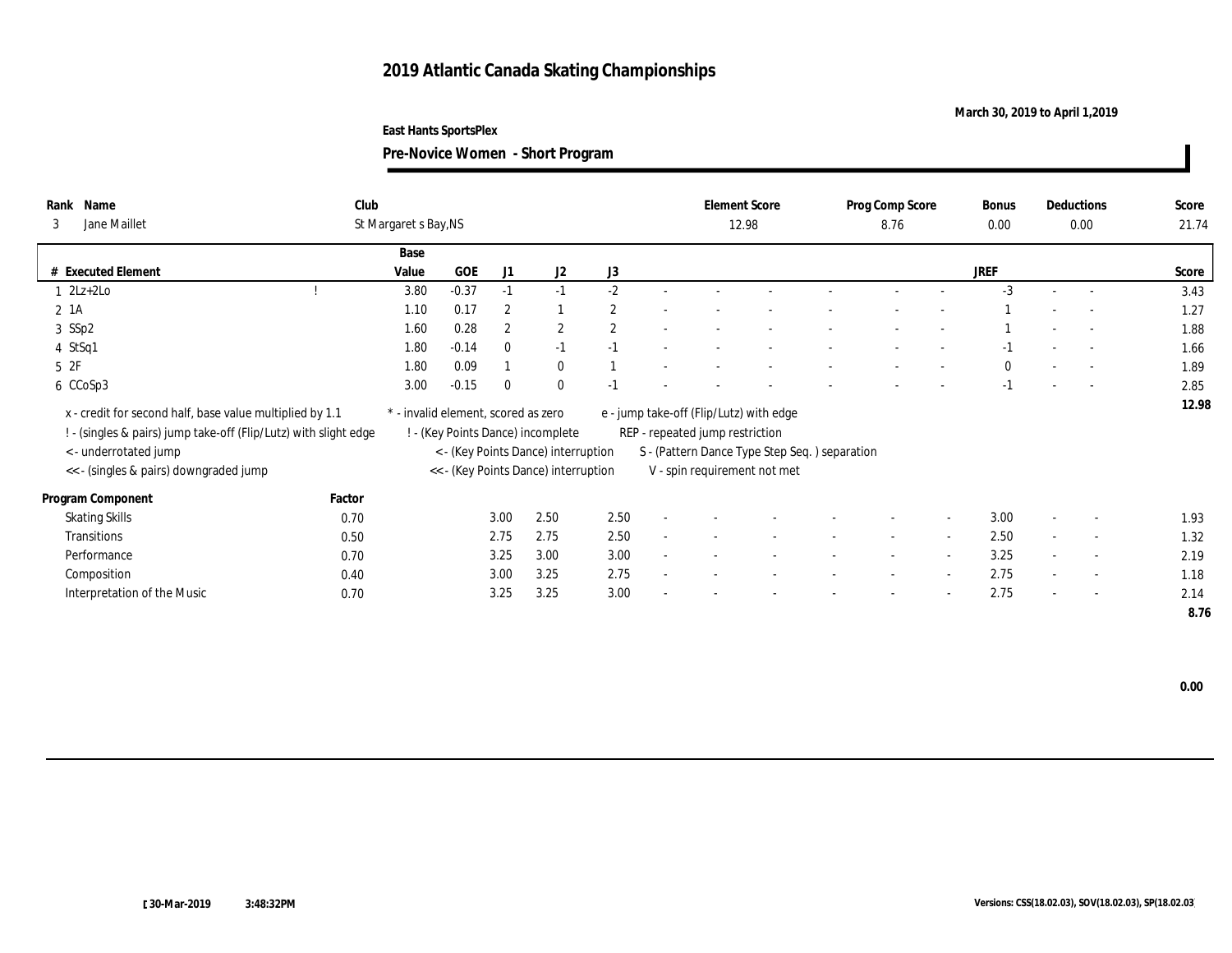### **March 30, 2019 to April 1,2019**

**East Hants SportsPlex**

| Rank<br>Name<br>Katie Stavert-Bernard                                                                                        | Club   | Kensington Area F,PE                |         |                |                                      |                |                                 | <b>Element Score</b><br>12.17                 | Prog Comp Score<br>8.86  |                          | Bonus<br>0.00  |                          | Deductions<br>0.00       | Score<br>21.03 |
|------------------------------------------------------------------------------------------------------------------------------|--------|-------------------------------------|---------|----------------|--------------------------------------|----------------|---------------------------------|-----------------------------------------------|--------------------------|--------------------------|----------------|--------------------------|--------------------------|----------------|
|                                                                                                                              |        | Base                                |         |                |                                      |                |                                 |                                               |                          |                          |                |                          |                          |                |
| # Executed Element                                                                                                           |        | Value                               | GOE     | J1             | J2                                   | J3             |                                 |                                               |                          |                          | <b>JREF</b>    |                          |                          | Score          |
| 1 CCoSp3                                                                                                                     |        | 3.00                                | 0.23    | $\mathbf{0}$   | $\mathbf{0}$                         |                |                                 |                                               |                          |                          | $\overline{2}$ |                          | $\sim$                   | 3.23           |
| $2 \; 1A$                                                                                                                    |        | 1.10                                | 0.19    |                | $\overline{2}$                       | $\overline{2}$ |                                 |                                               |                          |                          |                |                          |                          | 1.29           |
| $3 2F + 2T$                                                                                                                  |        | 3.10                                | $-0.27$ | $-2$           | $-1$                                 | $-2$           |                                 |                                               |                          |                          | $-1$           |                          | $\overline{a}$           | 2.83           |
| 4 SSp3                                                                                                                       |        | 2.10                                | 0.32    | $\overline{2}$ |                                      |                |                                 |                                               |                          |                          | $\overline{c}$ |                          | $\overline{\phantom{a}}$ | 2.42           |
| $5$ $2Lz <$                                                                                                                  |        | 0.60                                | $-0.23$ | $-4$           | $-4$                                 | $-4$           |                                 |                                               |                          |                          | $-3$           |                          | $\sim$                   | 0.37           |
| 6 StSq1                                                                                                                      |        | 1.80                                | 0.23    |                |                                      |                |                                 |                                               | $\overline{\phantom{a}}$ |                          | $\mathbf{2}$   | $\overline{\phantom{a}}$ | $\overline{\phantom{a}}$ | 2.03           |
| x - credit for second half, base value multiplied by 1.1<br>: - (singles & pairs) jump take-off (Flip/Lutz) with slight edge |        | * - invalid element, scored as zero |         |                | ! - (Key Points Dance) incomplete    |                | REP - repeated jump restriction | e - jump take-off (Flip/Lutz) with edge       |                          |                          |                |                          |                          | 12.17          |
| < - underrotated jump                                                                                                        |        |                                     |         |                | < - (Key Points Dance) interruption  |                |                                 | S - (Pattern Dance Type Step Seq.) separation |                          |                          |                |                          |                          |                |
| << - (singles & pairs) downgraded jump                                                                                       |        |                                     |         |                | << - (Key Points Dance) interruption |                |                                 | V - spin requirement not met                  |                          |                          |                |                          |                          |                |
| Program Component                                                                                                            | Factor |                                     |         |                |                                      |                |                                 |                                               |                          |                          |                |                          |                          |                |
| <b>Skating Skills</b>                                                                                                        | 0.70   |                                     |         | 3.00           | 2.50                                 | 3.25           |                                 |                                               | $\overline{\phantom{a}}$ | $\overline{\phantom{a}}$ | 4.00           |                          | $\overline{\phantom{a}}$ | 2.23           |
| <b>Transitions</b>                                                                                                           | 0.50   |                                     |         | 2.75           | 2.00                                 | 2.75           |                                 |                                               | $\overline{\phantom{a}}$ | $\sim$                   | 3.25           | $\sim$                   | $\overline{\phantom{a}}$ | 1.35           |
| Performance                                                                                                                  | 0.70   |                                     |         | 3.00           | 2.25                                 | 2.75           |                                 |                                               | $\overline{\phantom{a}}$ | $\overline{a}$           | 3.75           | $\sim$                   | $\overline{\phantom{a}}$ | 2.06           |
| Composition                                                                                                                  | 0.40   |                                     |         | 3.00           | 2.50                                 | 3.00           |                                 |                                               | $\overline{\phantom{a}}$ | $\overline{\phantom{a}}$ | 3.50           | $\overline{\phantom{a}}$ | $\overline{\phantom{a}}$ | 1.20           |
| Interpretation of the Music                                                                                                  | 0.70   |                                     |         | 2.75           | 2.50                                 | 2.75           |                                 |                                               | $\overline{\phantom{a}}$ | $\overline{a}$           | 3.50           | $\sim$                   | $\overline{\phantom{a}}$ | 2.02           |
|                                                                                                                              |        |                                     |         |                |                                      |                |                                 |                                               |                          |                          |                |                          |                          | 8.86           |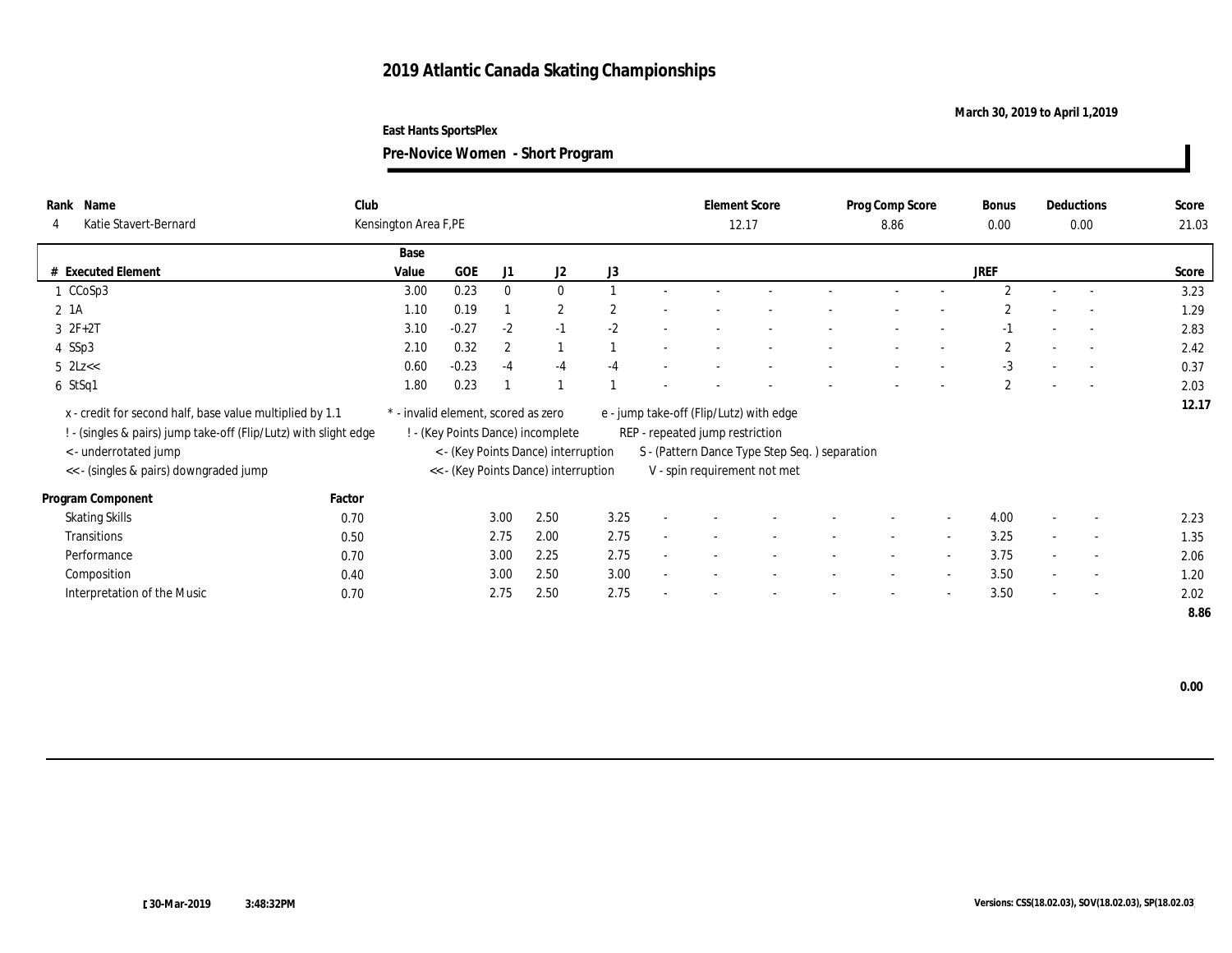### **March 30, 2019 to April 1,2019**

**Pre-Novice Women - Short Program**

| Name<br>Rank<br><b>Mallory Matlock</b><br>5                                                                                | Club   | Mariposa East Ska, NS               |            |              |                                      |              |                                                                            | <b>Element Score</b><br>12.68 |        | Prog Comp Score<br>7.97  |                          | Bonus<br>0.00 |                          | <b>Deductions</b><br>0.00 | Score<br>20.65 |
|----------------------------------------------------------------------------------------------------------------------------|--------|-------------------------------------|------------|--------------|--------------------------------------|--------------|----------------------------------------------------------------------------|-------------------------------|--------|--------------------------|--------------------------|---------------|--------------------------|---------------------------|----------------|
|                                                                                                                            |        | Base                                |            |              |                                      |              |                                                                            |                               |        |                          |                          |               |                          |                           |                |
| # Executed Element                                                                                                         |        | Value                               | <b>GOE</b> | J1           | J2                                   | J3           |                                                                            |                               |        |                          |                          | JREF          |                          |                           | Score          |
| $l$ 2Lo+2Lo                                                                                                                |        | 3.40                                | $-0.09$    | $\mathbf{0}$ | $\bf{0}$                             | $-1$         |                                                                            |                               |        |                          |                          | $-1$          |                          |                           | 3.31           |
| $2 \text{ } 2\text{F} < 2\text{ }$                                                                                         |        | 1.35                                | $-0.27$    | $-2$         | $-2$                                 | $-2$         |                                                                            |                               |        |                          |                          | $-2$          |                          | $\overline{\phantom{a}}$  | 1.08           |
| 3 SSp3                                                                                                                     |        | 2.10                                | 0.21       | $\bf{0}$     | $\mathbf{2}$                         |              |                                                                            |                               |        |                          |                          |               |                          | $\sim$                    | 2.31           |
| 4 StSq1                                                                                                                    |        | 1.80                                | 0.00       |              | $\mathbf{0}$                         | $-1$         |                                                                            |                               |        |                          |                          | $\mathbf{0}$  |                          | $\sim$                    | 1.80           |
| 5 1A                                                                                                                       |        | 1.10                                | 0.08       |              |                                      | $\mathbf{0}$ |                                                                            |                               |        |                          |                          |               |                          |                           | 1.18           |
| 6 CCoSp3                                                                                                                   |        | 3.00                                | 0.00       | $\theta$     |                                      | $-1$         |                                                                            |                               |        |                          |                          | $\mathbf{0}$  | $\overline{\phantom{a}}$ | $\sim$                    | 3.00           |
| x - credit for second half, base value multiplied by 1.1<br>. (singles & pairs) jump take-off (Flip/Lutz) with slight edge |        | * - invalid element, scored as zero |            |              | - (Key Points Dance) incomplete      |              | e - jump take-off (Flip/Lutz) with edge<br>REP - repeated jump restriction |                               |        |                          |                          |               |                          |                           | 12.68          |
| < - underrotated jump                                                                                                      |        |                                     |            |              | < - (Key Points Dance) interruption  |              | S - (Pattern Dance Type Step Seq.) separation                              |                               |        |                          |                          |               |                          |                           |                |
| << - (singles & pairs) downgraded jump                                                                                     |        |                                     |            |              | << - (Key Points Dance) interruption |              | V - spin requirement not met                                               |                               |        |                          |                          |               |                          |                           |                |
| Program Component                                                                                                          | Factor |                                     |            |              |                                      |              |                                                                            |                               |        |                          |                          |               |                          |                           |                |
| <b>Skating Skills</b>                                                                                                      | 0.70   |                                     |            | 2.75         | 2.50                                 | 2.25         |                                                                            |                               |        | $\overline{\phantom{a}}$ | $\overline{\phantom{a}}$ | 2.75          | $\sim$                   | $\overline{\phantom{a}}$  | 1.79           |
| <b>Transitions</b>                                                                                                         | 0.50   |                                     |            | 3.00         | 2.25                                 | 2.50         |                                                                            |                               |        | $\overline{\phantom{a}}$ | $\sim$                   | 2.75          | $\sim$                   | $\overline{\phantom{a}}$  | 1.32           |
| Performance                                                                                                                | 0.70   |                                     |            | 2.75         | 2.50                                 | 2.75         |                                                                            |                               | $\sim$ | $\sim$                   | $\sim$                   | 3.00          | $\sim$                   | $\sim$                    | 1.93           |
| Composition                                                                                                                | 0.40   |                                     |            | 2.75         | 2.75                                 | 2.25         |                                                                            |                               |        |                          | $\overline{\phantom{a}}$ | 2.75          |                          | $\overline{\phantom{a}}$  | 1.05           |
| Interpretation of the Music                                                                                                | 0.70   |                                     |            | 3.00         | 2.75                                 | 2.25         |                                                                            |                               |        | $\overline{\phantom{a}}$ | $\overline{\phantom{a}}$ | 2.75          | $\sim$                   | $\overline{\phantom{a}}$  | 1.88           |
|                                                                                                                            |        |                                     |            |              |                                      |              |                                                                            |                               |        |                          |                          |               |                          |                           | 7.97           |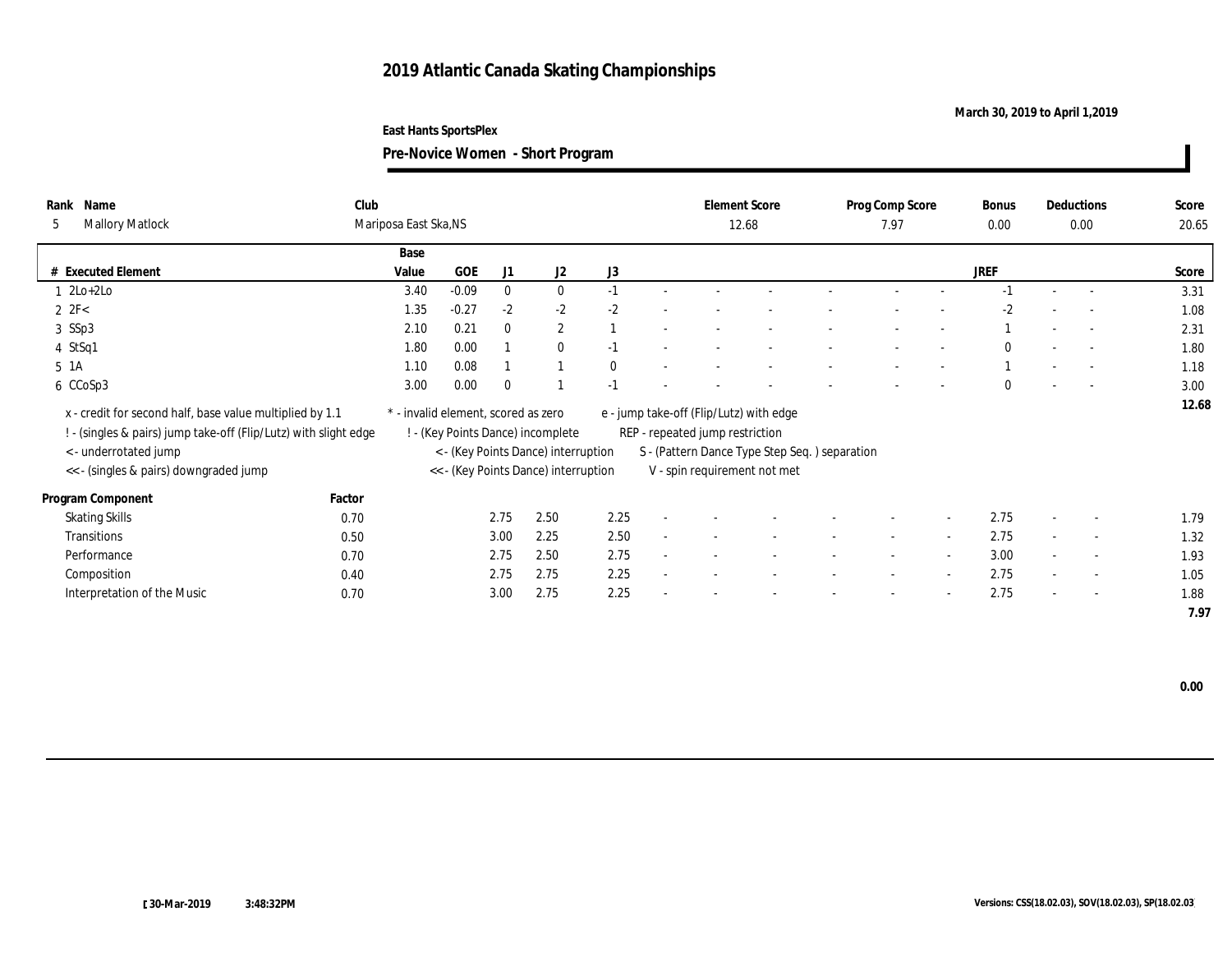### **March 30, 2019 to April 1,2019**

**Pre-Novice Women - Short Program**

| Name<br>Rank<br>Emily Hayden<br>6                                                                                            | Club   | Sparkling Blades, NL                |            |              |                                      |                |        | <b>Element Score</b>                                                       | 12.40 | Prog Comp Score<br>7.93  |                          | Bonus<br>0.00 |                          | Deductions<br>0.00       | Score<br>20.33 |
|------------------------------------------------------------------------------------------------------------------------------|--------|-------------------------------------|------------|--------------|--------------------------------------|----------------|--------|----------------------------------------------------------------------------|-------|--------------------------|--------------------------|---------------|--------------------------|--------------------------|----------------|
|                                                                                                                              |        | Base                                |            |              |                                      |                |        |                                                                            |       |                          |                          |               |                          |                          |                |
| # Executed Element                                                                                                           |        | Value                               | <b>GOE</b> | J1           | J2                                   | J <sub>3</sub> |        |                                                                            |       |                          |                          | <b>JREF</b>   |                          |                          | Score          |
| $2F+2Lo$                                                                                                                     |        | 3.50                                | $-0.86$    | $-5$         | $-5$                                 | $-4$           |        |                                                                            |       | $\overline{\phantom{a}}$ |                          | $-5$          | $\sim$                   | $\sim$                   | 2.64           |
| 2 1A                                                                                                                         |        | 1.10                                | 0.06       | $\mathbf{0}$ |                                      | $\mathbf{0}$   |        |                                                                            |       |                          |                          |               |                          |                          | 1.16           |
| $3$ $2\text{L}z$                                                                                                             |        | 2.10                                | $-0.11$    | $-1$         | $\bf{0}$                             | $\mathbf{0}$   |        |                                                                            |       |                          |                          | $-1$          |                          |                          | 1.99           |
| 4 SSp3                                                                                                                       |        | 2.10                                | 0.26       |              | $\mathbf{2}$                         |                |        |                                                                            |       |                          |                          |               |                          |                          | 2.36           |
| $5$ StSq1                                                                                                                    |        | 1.80                                | $-0.05$    | $\theta$     | $\bf{0}$                             | $-1$           |        |                                                                            |       |                          |                          | $\Omega$      |                          | $\overline{\phantom{a}}$ | 1.75           |
| 6 CCoSp2                                                                                                                     |        | 2.50                                | 0.00       | $\Omega$     | $-1$                                 |                |        |                                                                            |       |                          |                          | $\mathbf{0}$  | $\sim$                   | $\sim$                   | 2.50           |
| x - credit for second half, base value multiplied by 1.1<br>! - (singles & pairs) jump take-off (Flip/Lutz) with slight edge |        | * - invalid element, scored as zero |            |              | ! - (Key Points Dance) incomplete    |                |        | e - jump take-off (Flip/Lutz) with edge<br>REP - repeated jump restriction |       |                          |                          |               |                          |                          | 12.40          |
| < - underrotated jump                                                                                                        |        |                                     |            |              | < - (Key Points Dance) interruption  |                |        | S - (Pattern Dance Type Step Seq.) separation                              |       |                          |                          |               |                          |                          |                |
| << - (singles & pairs) downgraded jump                                                                                       |        |                                     |            |              | << - (Key Points Dance) interruption |                |        | V - spin requirement not met                                               |       |                          |                          |               |                          |                          |                |
| Program Component                                                                                                            | Factor |                                     |            |              |                                      |                |        |                                                                            |       |                          |                          |               |                          |                          |                |
| <b>Skating Skills</b>                                                                                                        | 0.70   |                                     |            | 2.75         | 2.50                                 | 2.50           | $\sim$ |                                                                            |       |                          | $\sim$                   | 2.75          | $\sim$                   | $\overline{\phantom{a}}$ | 1.84           |
| <b>Transitions</b>                                                                                                           | 0.50   |                                     |            | 2.50         | 2.25                                 | 2.50           |        |                                                                            |       |                          | $\overline{\phantom{a}}$ | 2.50          | $\sim$                   | $\overline{\phantom{a}}$ | 1.22           |
| Performance                                                                                                                  | 0.70   |                                     |            | 2.75         | 2.25                                 | 3.00           |        |                                                                            |       | $\overline{\phantom{a}}$ | $\sim$                   | 3.25          | $\overline{\phantom{a}}$ | $\sim$                   | 1.97           |
| Composition                                                                                                                  | 0.40   |                                     |            | 2.50         | 2.50                                 | 2.50           |        |                                                                            |       |                          | $\overline{\phantom{a}}$ | 2.75          |                          | $\overline{\phantom{a}}$ | 1.02           |
| Interpretation of the Music                                                                                                  | 0.70   |                                     |            | 2.75         | 2.50                                 | 2.75           |        |                                                                            |       | -                        | $\sim$                   | 2.75          | $\overline{\phantom{a}}$ | $\sim$                   | 1.88           |
|                                                                                                                              |        |                                     |            |              |                                      |                |        |                                                                            |       |                          |                          |               |                          |                          | 7.93           |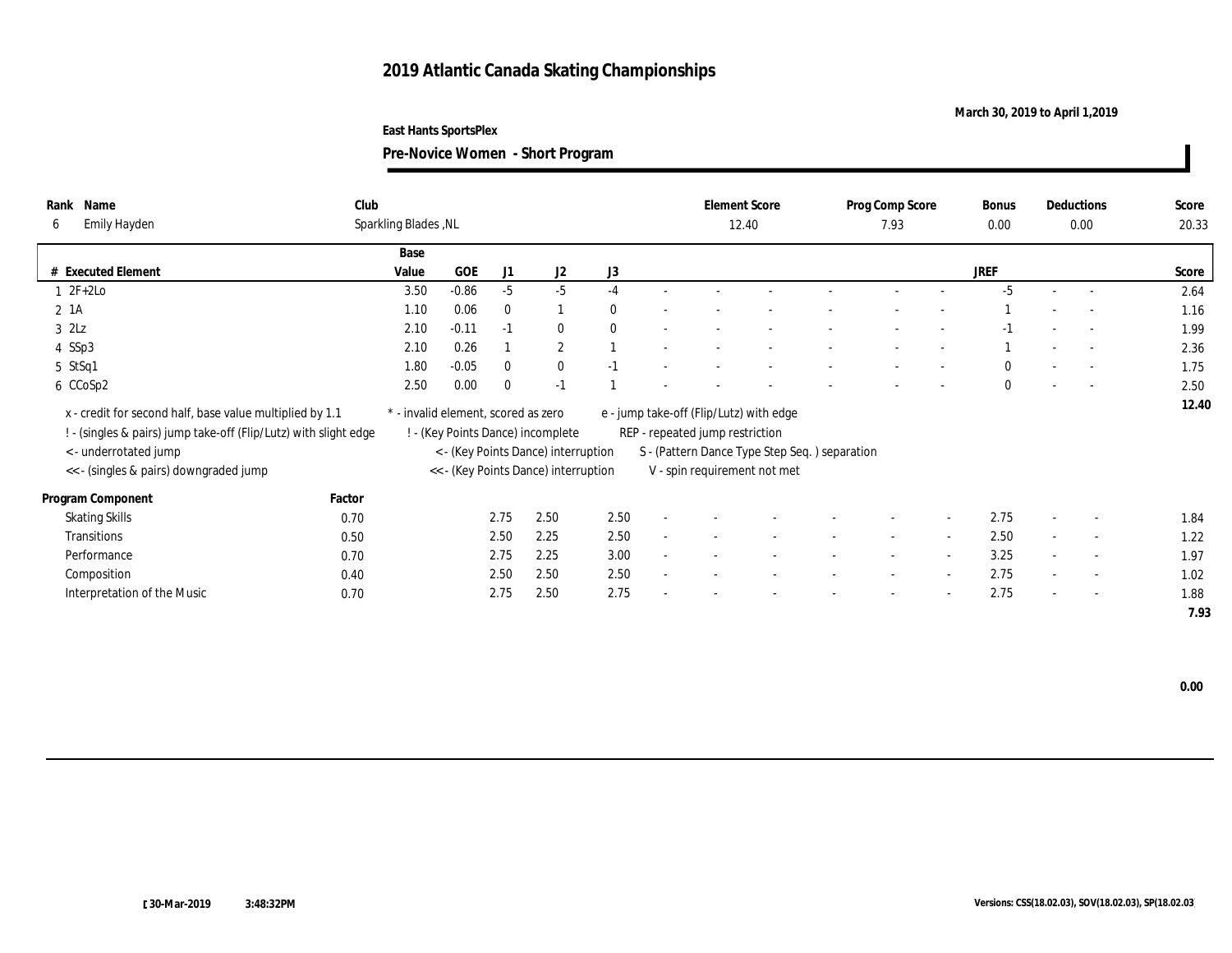### **March 30, 2019 to April 1,2019**

**East Hants SportsPlex**

| Club<br>Name<br>Rank<br>Gabrielle Côté<br>7                                                                                  | Dartmouth SC, NS                    |         |              |                                      |              |        | <b>Element Score</b><br>11.42                                              |  | Prog Comp Score<br>7.99  |                | <b>Bonus</b><br>0.00 |                          | Deductions<br>0.00       | Score<br>19.41 |
|------------------------------------------------------------------------------------------------------------------------------|-------------------------------------|---------|--------------|--------------------------------------|--------------|--------|----------------------------------------------------------------------------|--|--------------------------|----------------|----------------------|--------------------------|--------------------------|----------------|
|                                                                                                                              | Base                                |         |              |                                      |              |        |                                                                            |  |                          |                |                      |                          |                          |                |
| # Executed Element                                                                                                           | Value                               | GOE     | J1           | J <sub>2</sub>                       | J3           |        |                                                                            |  |                          |                | <b>JREF</b>          |                          |                          | Score          |
| $1 \t1A$                                                                                                                     | 1.10                                | 0.22    | 3            | $\boldsymbol{2}$                     |              |        |                                                                            |  |                          |                | $\overline{2}$       |                          | $\sim$                   | 1.32           |
| $2 \text{ } 2\text{F} < 2\text{ }$                                                                                           | 1.35                                | $-0.27$ | $-2$         | $-2$                                 | $-2$         |        |                                                                            |  |                          |                | $-2$                 |                          |                          | 1.08           |
| 3 CCoSp3                                                                                                                     | 3.00                                | 0.00    | $\mathbf{0}$ | $-1$                                 | $\mathbf{0}$ |        |                                                                            |  |                          |                |                      |                          | $\overline{a}$           | 3.00           |
| $4 \text{ } 2\text{Lo}+2\text{T}$                                                                                            | 3.00                                | $-0.09$ | $\mathbf{0}$ | $\bf{0}$                             | $-1$         |        |                                                                            |  |                          |                | $-1$                 |                          | $\overline{a}$           | 2.91           |
| 5 LSp2                                                                                                                       | 1.90                                | $-0.29$ | $-1$         | $-1$                                 | $-3$         |        |                                                                            |  |                          |                | $-1$                 |                          | $\sim$                   | 1.61           |
| 6 StSqB                                                                                                                      | 1.50                                | 0.00    | $\Omega$     | $\mathbf{0}$                         | $\mathbf{0}$ |        |                                                                            |  |                          |                | $\mathbf{0}$         | $\overline{\phantom{a}}$ | $\sim$                   | 1.50           |
| x - credit for second half, base value multiplied by 1.1<br>! - (singles & pairs) jump take-off (Flip/Lutz) with slight edge | * - invalid element, scored as zero |         |              | ! - (Key Points Dance) incomplete    |              |        | e - jump take-off (Flip/Lutz) with edge<br>REP - repeated jump restriction |  |                          |                |                      |                          |                          | 11.42          |
| < - underrotated jump                                                                                                        |                                     |         |              | < - (Key Points Dance) interruption  |              |        | S - (Pattern Dance Type Step Seq. ) separation                             |  |                          |                |                      |                          |                          |                |
| << - (singles & pairs) downgraded jump                                                                                       |                                     |         |              | << - (Key Points Dance) interruption |              |        | V - spin requirement not met                                               |  |                          |                |                      |                          |                          |                |
| Factor<br>Program Component                                                                                                  |                                     |         |              |                                      |              |        |                                                                            |  |                          |                |                      |                          |                          |                |
| <b>Skating Skills</b><br>0.70                                                                                                |                                     |         | 3.00         | 2.25                                 | 3.00         | $\sim$ |                                                                            |  |                          | $\overline{a}$ | 3.00                 |                          | $\overline{\phantom{a}}$ | 1.97           |
| Transitions<br>0.50                                                                                                          |                                     |         | 2.75         | 2.25                                 | 2.75         | $\sim$ |                                                                            |  | $\sim$                   | $\sim$         | 2.50                 | $\sim$                   | $\sim$                   | 1.28           |
| Performance<br>0.70                                                                                                          |                                     |         | 3.00         | 2.00                                 | 3.00         |        |                                                                            |  | $\overline{\phantom{a}}$ | $\sim$         | 3.00                 | $\sim$                   | $\sim$                   | 1.93           |
| Composition<br>0.40                                                                                                          |                                     |         | 2.75         | 2.25                                 | 2.50         |        |                                                                            |  | $\overline{\phantom{a}}$ | $\sim$         | 2.75                 | $\sim$                   | $\overline{\phantom{a}}$ | 1.02           |
| Interpretation of the Music<br>0.70                                                                                          |                                     |         | 2.75         | 2.50                                 | 2.50         |        |                                                                            |  |                          | $\sim$         | 2.50                 |                          | $\overline{\phantom{a}}$ | 1.79           |
|                                                                                                                              |                                     |         |              |                                      |              |        |                                                                            |  |                          |                |                      |                          |                          | 7.99           |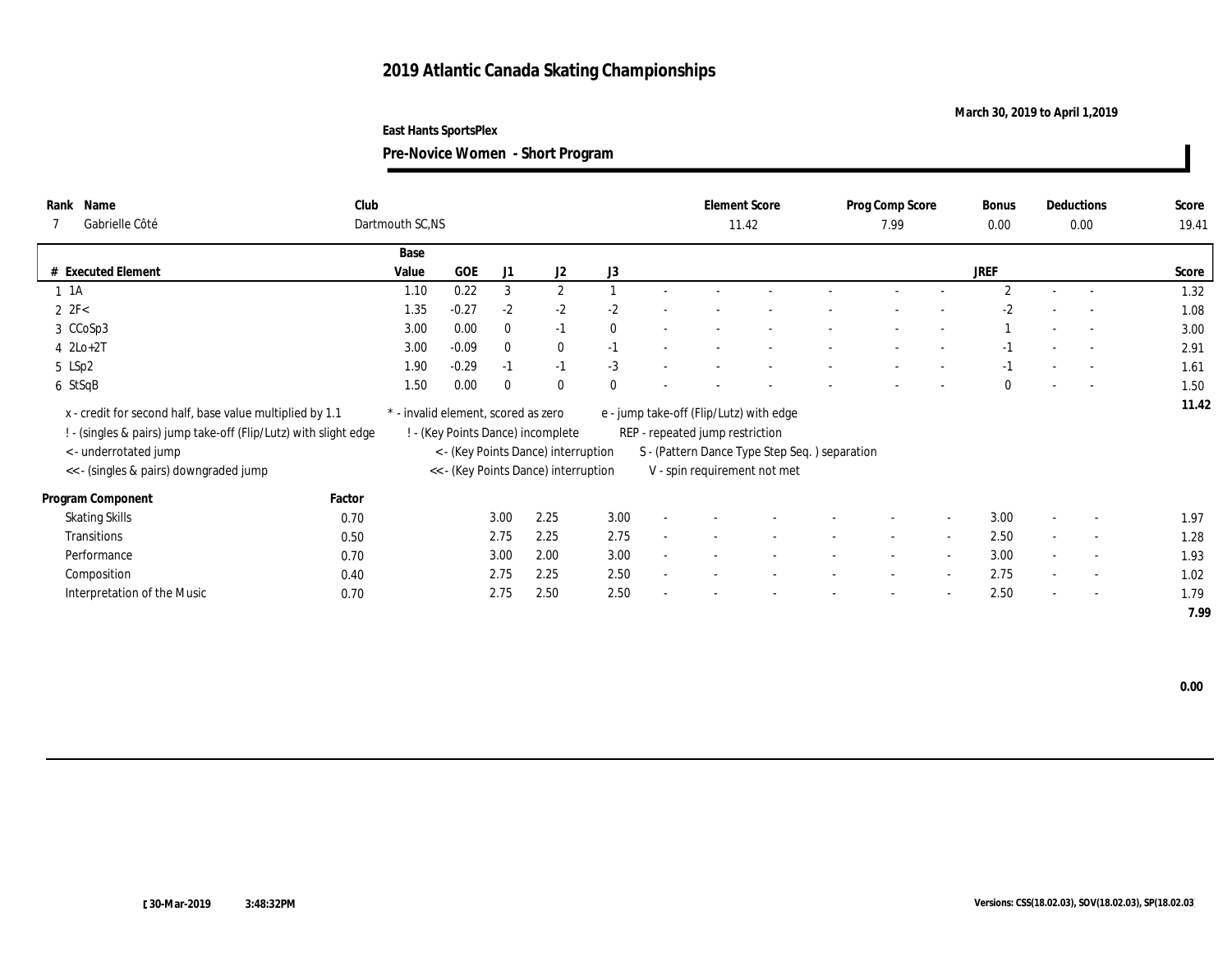### **March 30, 2019 to April 1,2019**

**Pre-Novice Women - Short Program**

| Name<br>Rank<br><b>Hailey Budgell</b><br>8                                                                                   | Club   | Sparkling Blades, NL |                                     |                |                                      |                |        | <b>Element Score</b><br>11.14                                              |  | Prog Comp Score<br>8.00  |                          | Bonus<br>0.00 |                          | Deductions<br>0.00       | Score<br>19.14 |
|------------------------------------------------------------------------------------------------------------------------------|--------|----------------------|-------------------------------------|----------------|--------------------------------------|----------------|--------|----------------------------------------------------------------------------|--|--------------------------|--------------------------|---------------|--------------------------|--------------------------|----------------|
|                                                                                                                              |        | Base                 |                                     |                |                                      |                |        |                                                                            |  |                          |                          |               |                          |                          |                |
| # Executed Element                                                                                                           |        | Value                | <b>GOE</b>                          | J1             | J2                                   | J <sub>3</sub> |        |                                                                            |  |                          |                          | <b>JREF</b>   |                          |                          | Score          |
| 2Lz <                                                                                                                        |        | 0.60                 | $-0.27$                             | $-5$           | $-4$                                 | $-5$           |        |                                                                            |  |                          |                          | $-4$          | $\sim$                   | $\sim$                   | 0.33           |
| $2 F + 2T$                                                                                                                   |        | 3.10                 | 0.05                                |                | $\bf{0}$                             | $\bf{0}$       |        |                                                                            |  |                          |                          | $\Omega$      |                          | $\overline{\phantom{a}}$ | 3.15           |
| 3 SSp2                                                                                                                       |        | 1.60                 | 0.28                                | $\overline{2}$ | 3                                    | 2              |        |                                                                            |  |                          | $\overline{\phantom{a}}$ | $\mathbf{0}$  |                          | $\overline{\phantom{a}}$ | 1.88           |
| $4 \; 1A$                                                                                                                    |        | 1.10                 | 0.14                                |                | $\mathbf{2}$                         |                |        |                                                                            |  |                          |                          |               |                          | $\sim$                   | 1.24           |
| 5 CCoSp3                                                                                                                     |        | 3.00                 | 0.08                                |                |                                      | $-1$           |        |                                                                            |  |                          |                          | $\Omega$      |                          | $\overline{\phantom{a}}$ | 3.08           |
| 6 StSqB                                                                                                                      |        | 1.50                 | $-0.04$                             |                | $\mathbf{0}$                         | $-1$           |        |                                                                            |  |                          | $\overline{\phantom{a}}$ | $-1$          | $\sim$                   | $\sim$                   | 1.46           |
| x - credit for second half, base value multiplied by 1.1<br>! - (singles & pairs) jump take-off (Flip/Lutz) with slight edge |        |                      | * - invalid element, scored as zero |                | ! - (Key Points Dance) incomplete    |                |        | e - jump take-off (Flip/Lutz) with edge<br>REP - repeated jump restriction |  |                          |                          |               |                          |                          | 11.14          |
| < - underrotated jump                                                                                                        |        |                      |                                     |                | < - (Key Points Dance) interruption  |                |        | S - (Pattern Dance Type Step Seq.) separation                              |  |                          |                          |               |                          |                          |                |
| << - (singles & pairs) downgraded jump                                                                                       |        |                      |                                     |                | << - (Key Points Dance) interruption |                |        | V - spin requirement not met                                               |  |                          |                          |               |                          |                          |                |
| Program Component                                                                                                            | Factor |                      |                                     |                |                                      |                |        |                                                                            |  |                          |                          |               |                          |                          |                |
| <b>Skating Skills</b>                                                                                                        | 0.70   |                      |                                     | 3.25           | 2.50                                 | 2.50           | $\sim$ |                                                                            |  |                          | $\sim$                   | 2.75          | $\overline{\phantom{a}}$ | $\overline{\phantom{a}}$ | 1.93           |
| Transitions                                                                                                                  | 0.50   |                      |                                     | 2.75           | 2.25                                 | 2.50           |        |                                                                            |  |                          | $\overline{\phantom{a}}$ | 2.50          | $\sim$                   | $\overline{\phantom{a}}$ | 1.25           |
| Performance                                                                                                                  | 0.70   |                      |                                     | 3.00           | 2.50                                 | 2.75           |        |                                                                            |  | $\overline{\phantom{a}}$ | $\sim$                   | 2.75          | $\overline{\phantom{a}}$ | $\sim$                   | 1.93           |
| Composition                                                                                                                  | 0.40   |                      |                                     | 2.75           | 2.50                                 | 2.50           |        |                                                                            |  |                          | $\sim$                   | 2.75          |                          | $\overline{\phantom{a}}$ | 1.05           |
| Interpretation of the Music                                                                                                  | 0.70   |                      |                                     | 2.75           | 2.75                                 | 2.50           |        |                                                                            |  | -                        | $\sim$                   | 2.50          | $\overline{\phantom{a}}$ | $\sim$                   | 1.84           |
|                                                                                                                              |        |                      |                                     |                |                                      |                |        |                                                                            |  |                          |                          |               |                          |                          | 8.00           |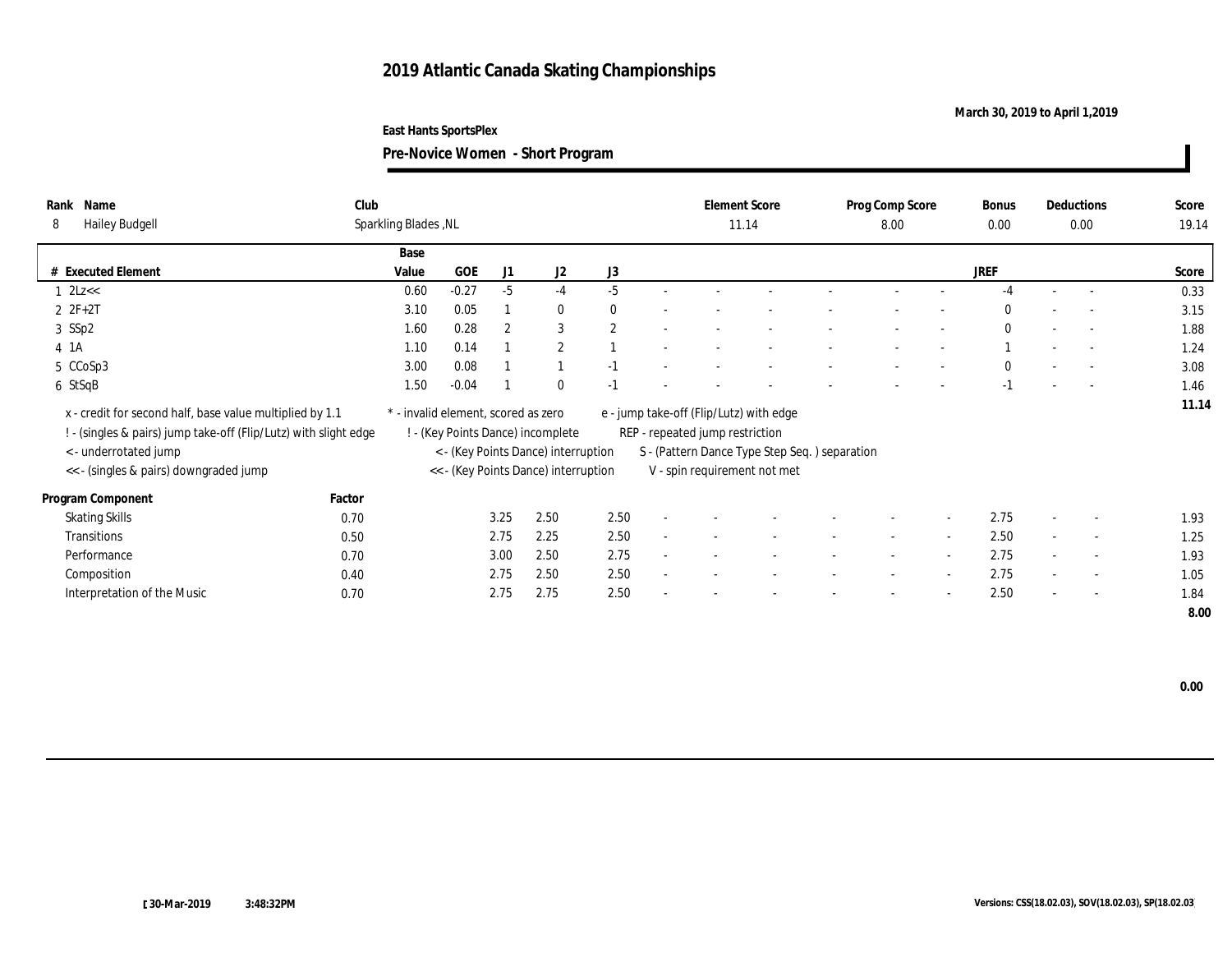### **March 30, 2019 to April 1,2019**

**East Hants SportsPlex**

**Pre-Novice Women - Short Program**

| Rank Name<br>Maia Pothier<br>9                                                                                                                        | Club   | Riverview (NS) SC, NS               |         |              |                                                                          |              |                                 | <b>Element Score</b><br>11.22                                                            | Prog Comp Score<br>7.19 |        | Bonus<br>$0.00\,$ |                          | Deductions<br>0.00 | Score<br>18.41 |
|-------------------------------------------------------------------------------------------------------------------------------------------------------|--------|-------------------------------------|---------|--------------|--------------------------------------------------------------------------|--------------|---------------------------------|------------------------------------------------------------------------------------------|-------------------------|--------|-------------------|--------------------------|--------------------|----------------|
|                                                                                                                                                       |        | Base                                |         |              |                                                                          |              |                                 |                                                                                          |                         |        |                   |                          |                    |                |
| # Executed Element                                                                                                                                    |        | Value                               | GOE     | J1           | J2                                                                       | J3           |                                 |                                                                                          |                         |        | <b>JREF</b>       |                          |                    | Score          |
| $2F+2T$                                                                                                                                               |        | 3.10                                | $-0.23$ | $-1$         | $-1$                                                                     | $-1$         |                                 |                                                                                          |                         |        | $-2$              |                          |                    | 2.87           |
| $2$ $2$ Lz                                                                                                                                            |        | 2.10                                | $-0.05$ | $\mathbf{0}$ | $\bf{0}$                                                                 | $\theta$     |                                 |                                                                                          |                         |        | $-1$              |                          | $\sim$             | 2.05           |
| $3$ StSq1                                                                                                                                             |        | 1.80                                | $-0.14$ | $-1$         | $-1$                                                                     | $-1$         |                                 |                                                                                          |                         |        | $\Omega$          |                          |                    | 1.66           |
| 4 SSp1                                                                                                                                                |        | 1.30                                | $-0.07$ | $\bf{0}$     | $\bf{0}$                                                                 | $-1$         |                                 |                                                                                          |                         |        | $-1$              |                          | $\overline{a}$     | 1.23           |
| 5 1A                                                                                                                                                  |        | 1.10                                | 0.00    | $\mathbf{0}$ | $\bf{0}$                                                                 | $\mathbf{0}$ |                                 |                                                                                          |                         |        | $\bf{0}$          |                          |                    | 1.10           |
| 6 CCoSp2                                                                                                                                              |        | 2.50                                | $-0.19$ | $\theta$     | $-1$                                                                     | $-1$         |                                 |                                                                                          |                         |        | $-1$              |                          | $\sim$             | 2.31           |
| $7$ .                                                                                                                                                 |        |                                     |         |              |                                                                          |              |                                 |                                                                                          |                         |        |                   |                          |                    | 0.00           |
| x - credit for second half, base value multiplied by 1.1<br>! - (singles & pairs) jump take-off (Flip/Lutz) with slight edge<br>< - underrotated jump |        | * - invalid element, scored as zero |         |              | ! - (Key Points Dance) incomplete<br>< - (Key Points Dance) interruption |              | REP - repeated jump restriction | e - jump take-off (Flip/Lutz) with edge<br>S - (Pattern Dance Type Step Seq.) separation |                         |        |                   |                          |                    | 11.22          |
| << - (singles & pairs) downgraded jump                                                                                                                |        |                                     |         |              | << - (Key Points Dance) interruption                                     |              |                                 | V - spin requirement not met                                                             |                         |        |                   |                          |                    |                |
| Program Component                                                                                                                                     | Factor |                                     |         |              |                                                                          |              |                                 |                                                                                          |                         |        |                   |                          |                    |                |
| <b>Skating Skills</b>                                                                                                                                 | 0.70   |                                     |         | 2.50         | 2.25                                                                     | 2.50         |                                 |                                                                                          |                         | $\sim$ | 2.50              | $\overline{\phantom{a}}$ | $\sim$             | 1.71           |
| Transitions                                                                                                                                           | 0.50   |                                     |         | 2.50         | 2.00                                                                     | 2.25         |                                 |                                                                                          |                         | $\sim$ | 2.25              |                          | $\sim$             | 1.13           |
| Performance                                                                                                                                           | 0.70   |                                     |         | 2.50         | 2.00                                                                     | 2.75         |                                 |                                                                                          | $\sim$                  | $\sim$ | 2.75              | $\sim$                   | $\sim$             | 1.75           |
| Composition                                                                                                                                           | 0.40   |                                     |         | 2.50         | 2.25                                                                     | 2.50         |                                 |                                                                                          |                         |        | 2.50              |                          | $\sim$             | 0.98           |
| Interpretation of the Music                                                                                                                           | 0.70   |                                     |         | 2.50         | 2.25                                                                     | 2.25         |                                 |                                                                                          |                         | $\sim$ | 2.25              | $\overline{\phantom{a}}$ | $\sim$             | 1.62           |
|                                                                                                                                                       |        |                                     |         |              |                                                                          |              |                                 |                                                                                          |                         |        |                   |                          |                    | 7.19           |

 **0.00**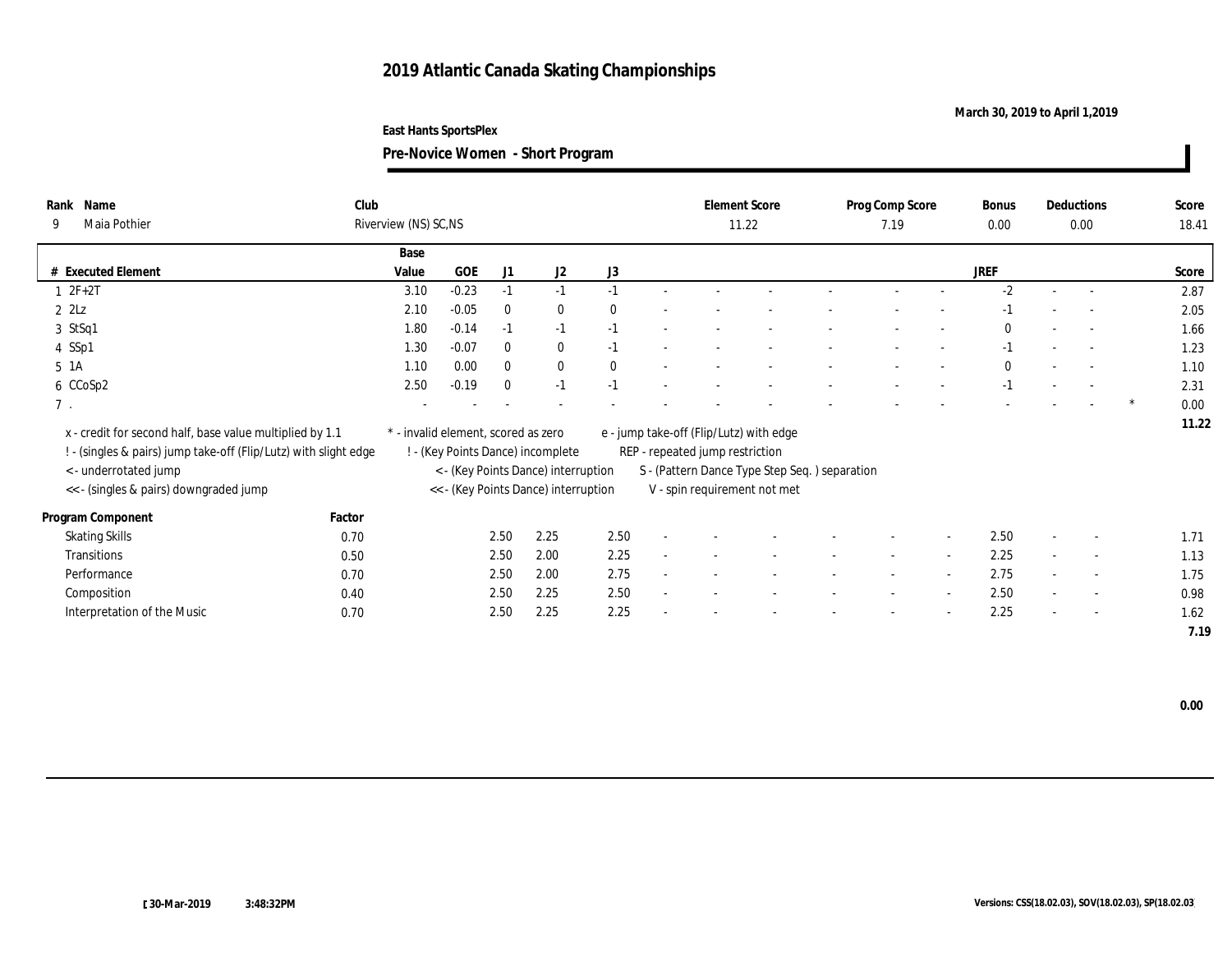### **March 30, 2019 to April 1,2019**

**East Hants SportsPlex**

| Name<br>Rank<br>Kaylynne Vessey<br>10                                                                                                                 | Club   | Charlottetown FSC, PE |                                     |          |                                                                          |          | <b>Element Score</b><br>7.08                                               |                                               |        | Prog Comp Score<br>6.68  |                          | <b>Bonus</b><br>0.00 |                          | Deductions<br>0.00       | Score<br>13.76 |
|-------------------------------------------------------------------------------------------------------------------------------------------------------|--------|-----------------------|-------------------------------------|----------|--------------------------------------------------------------------------|----------|----------------------------------------------------------------------------|-----------------------------------------------|--------|--------------------------|--------------------------|----------------------|--------------------------|--------------------------|----------------|
|                                                                                                                                                       |        | Base                  |                                     |          |                                                                          |          |                                                                            |                                               |        |                          |                          |                      |                          |                          |                |
| # Executed Element                                                                                                                                    |        | Value                 | GOE                                 | J1       | J2                                                                       | J3       |                                                                            |                                               |        |                          |                          | <b>JREF</b>          |                          |                          | Score          |
| 1 2Lo                                                                                                                                                 |        | 1.70                  | $-0.17$                             | $-1$     | $-1$                                                                     | $-1$     |                                                                            |                                               |        |                          |                          | $-1$                 |                          | $\sim$                   | 1.53           |
| 2 1A                                                                                                                                                  |        | 1.10                  | 0.00                                | $\bf{0}$ | $\bf{0}$                                                                 | $\bf{0}$ |                                                                            |                                               |        |                          |                          | $\bf{0}$             |                          |                          | 1.10           |
| $3$ CCoSp1 (V)                                                                                                                                        |        | 1.50                  | $-0.38$                             | $-2$     | $-2$                                                                     | $-3$     |                                                                            |                                               |        |                          |                          | $-3$                 |                          | $\overline{\phantom{a}}$ | 1.12           |
| 4 StSqB                                                                                                                                               |        | 1.50                  | $-0.19$                             | $-1$     | $-2$                                                                     | $-1$     |                                                                            |                                               |        |                          |                          | $-1$                 |                          | $\sim$                   | 1.31           |
| $5 \ 2S+2T<<$                                                                                                                                         |        | 1.70                  | $-0.65$                             | $-5$     | $-5$                                                                     | $-5$     |                                                                            |                                               |        |                          |                          | $-5$                 |                          | $\sim$                   | 1.05           |
| 6 SSp1                                                                                                                                                |        | 1.30                  | $-0.33$                             | $-2$     | $-3$                                                                     | $-2$     |                                                                            |                                               |        |                          |                          | $-3$                 | $\overline{\phantom{a}}$ | $\overline{\phantom{a}}$ | 0.97           |
| x - credit for second half, base value multiplied by 1.1<br>: - (singles & pairs) jump take-off (Flip/Lutz) with slight edge<br>< - underrotated jump |        |                       | * - invalid element, scored as zero |          | ! - (Key Points Dance) incomplete<br>< - (Key Points Dance) interruption |          | e - jump take-off (Flip/Lutz) with edge<br>REP - repeated jump restriction | S - (Pattern Dance Type Step Seq.) separation |        |                          |                          |                      |                          |                          | 7.08           |
| << - (singles & pairs) downgraded jump                                                                                                                |        |                       |                                     |          | << - (Key Points Dance) interruption                                     |          | V - spin requirement not met                                               |                                               |        |                          |                          |                      |                          |                          |                |
| Program Component                                                                                                                                     | Factor |                       |                                     |          |                                                                          |          |                                                                            |                                               |        |                          |                          |                      |                          |                          |                |
| <b>Skating Skills</b>                                                                                                                                 | 0.70   |                       |                                     | 2.25     | 2.00                                                                     | 2.25     |                                                                            |                                               |        | $\overline{\phantom{a}}$ | $\overline{a}$           | 2.50                 | $\sim$                   | $\overline{\phantom{a}}$ | 1.58           |
| Transitions                                                                                                                                           |        |                       |                                     | 2.25     | 2.25                                                                     | 2.50     |                                                                            |                                               |        | $\overline{\phantom{a}}$ | $\sim$                   | 2.25                 | $\sim$                   | $\overline{\phantom{a}}$ | 1.16           |
| Performance                                                                                                                                           | 0.50   |                       |                                     | 2.00     | 2.00                                                                     | 2.25     |                                                                            |                                               |        |                          |                          | 2.25                 |                          |                          |                |
|                                                                                                                                                       | 0.70   |                       |                                     |          |                                                                          |          | $\overline{\phantom{a}}$                                                   |                                               | $\sim$ | $\sim$                   | $\sim$                   |                      | $\sim$                   | $\sim$                   | 1.49           |
| Composition                                                                                                                                           | 0.40   |                       |                                     | 2.25     | 2.25                                                                     | 2.50     |                                                                            |                                               |        |                          | $\sim$                   | 2.25                 |                          | $\overline{\phantom{a}}$ | 0.92           |
| Interpretation of the Music                                                                                                                           | 0.70   |                       |                                     | 2.00     | 2.00                                                                     | 2.25     |                                                                            |                                               |        | -                        | $\overline{\phantom{a}}$ | 2.50                 | $\sim$                   | $\overline{\phantom{a}}$ | 1.53           |
|                                                                                                                                                       |        |                       |                                     |          |                                                                          |          |                                                                            |                                               |        |                          |                          |                      |                          |                          | 6.68           |